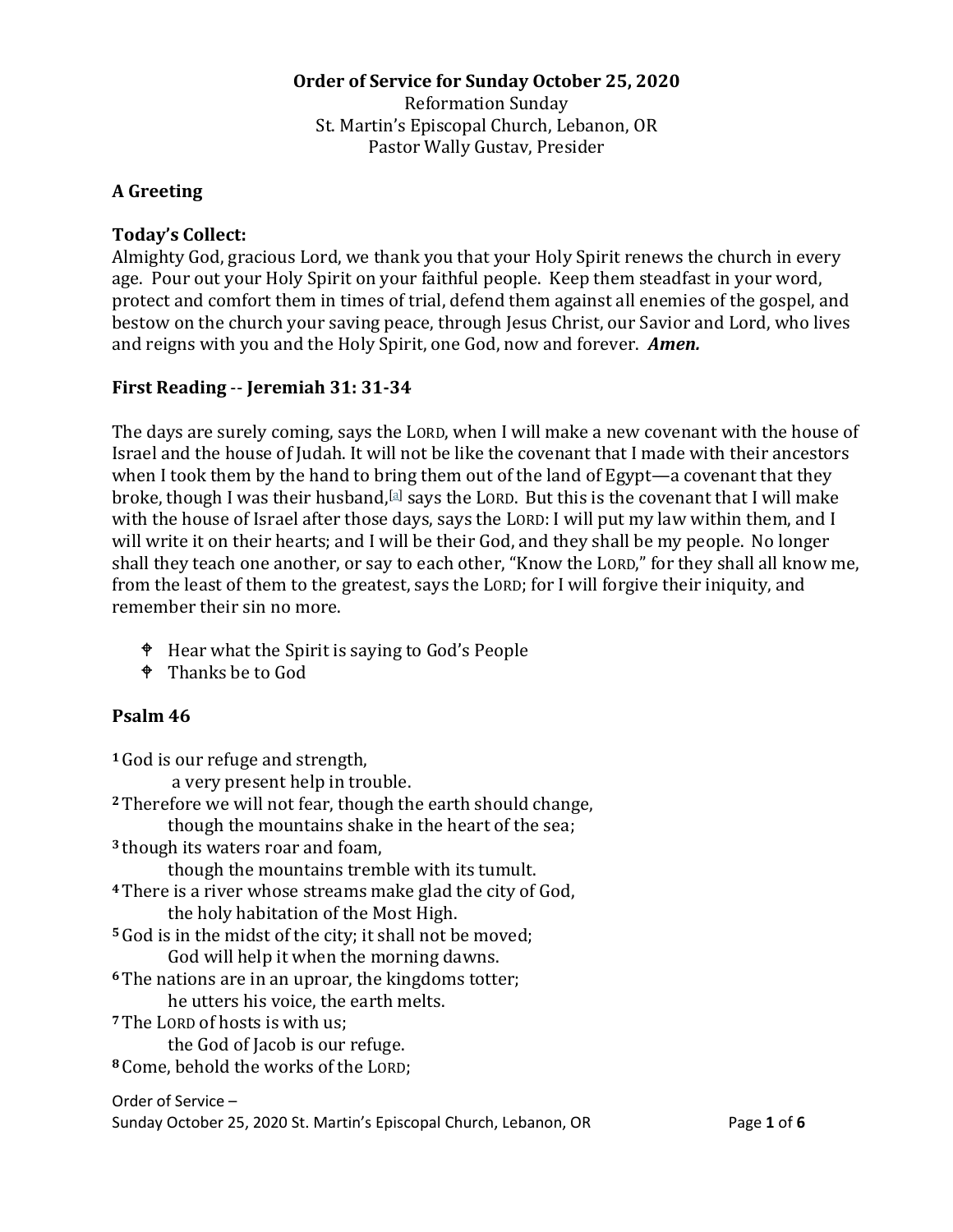see what desolations he has brought on the earth. **<sup>9</sup>**He makes wars cease to the end of the earth; he breaks the bow, and shatters the spear; he burns the shields with fire. **<sup>10</sup>** "Be still, and know that I am God! I am exalted among the nations, I am exalted in the earth." **<sup>11</sup>** The LORD of hosts is with us; the God of Jacob is our refuge.

## **Second Reading – Romans 3: 19-28**

Now we know that whatever the law says, it speaks to those who are under the law, so that every mouth may be silenced, and the whole world may be held accountable to God. For "no human being will be justified in his sight" by deeds prescribed by the law, for through the law comes the knowledge of sin. But now, apart from law, the righteousness of God has been disclosed, and is attested by the law and the prophets, the righteousness of God through faith in Jesus Christ<sup>[\[a\]](https://www.biblegateway.com/passage/?search=Romans%203%3A19-28&version=NRSV#fen-NRSV-27999a)</sup> for all who believe. For there is no distinction, since all have sinned and fall short of the glory of God; they are now justified by his grace as a gift, through the redemption that is in Christ Jesus, whom God put forward as a sacrifice of atonement<sup>[\[b\]](https://www.biblegateway.com/passage/?search=Romans%203%3A19-28&version=NRSV#fen-NRSV-28002b)</sup> by his blood, effective through faith. He did this to show his righteousness, because in his divine forbearance he had passed over the sins previously committed; it was to prove at the present time that he himself is righteous and that he justifies the one who has faith in Jesus.<sup>[\[c\]](https://www.biblegateway.com/passage/?search=Romans%203%3A19-28&version=NRSV#fen-NRSV-28003c)</sup> Then what becomes of boasting? It is excluded. By what law? By that of works? No, but by the law of faith. For we hold that a person is justified by faith apart from works prescribed by the law.

- Hear what the Spirit is saying to God's People
- <sup> $\bullet$ </sup> Thanks be to God

### **A Reading from the Gospel of John 8: 31-36**

Then Jesus said to the Jews who had believed in him, "If you continue in my word, you are truly my disciples; and you will know the truth, and the truth will make you free." They answered him, "We are descendants of Abraham and have never been slaves to anyone. What do you mean by saying, 'You will be made free'?"

Jesus answered them, "Very truly, I tell you, everyone who commits sin is a slave to sin. The slave does not have a permanent place in the household; the son has a place there forever. So if the Son makes you free, you will be free indeed.

- This is the Gospel of the Lord
- $\bullet$  Thanks be to God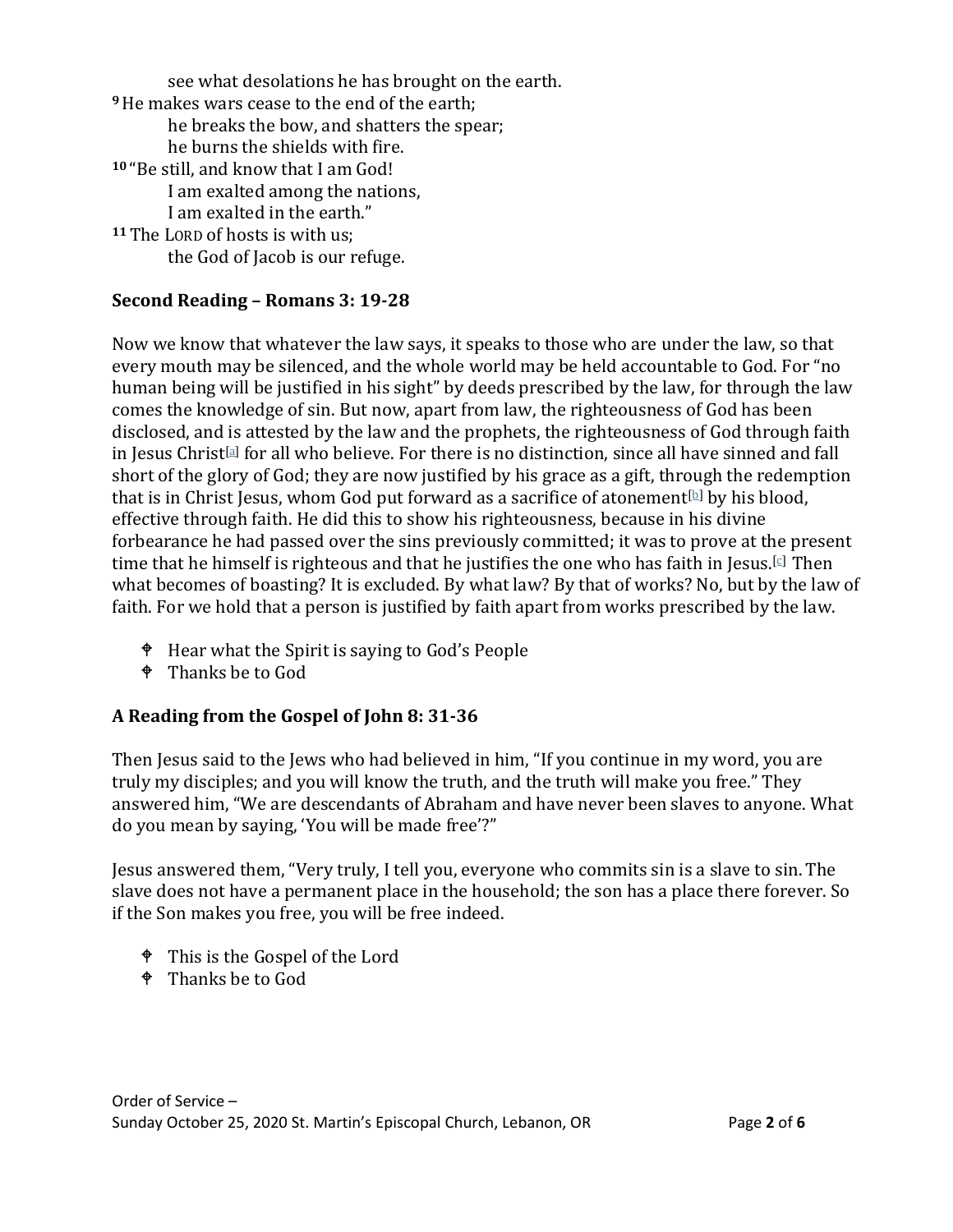Sermon: ""Freedom Because Of God's Grace" - John 8: 31-36" Pastor Wally Gustav

Let us pray. . . . Gracious and Eternal God, you shower us with many and various forms of grace. By your Holy Spirit open our hearts and minds, our eyes and ears so that we may live with the peace and the power, the courage and strength that your grace provides as a gift to us your people. Be with us now in this time and let the words of my mouth and the meditations of our hearts be acceptable offerings to you, O Lord our strength and our redeemer. Amen

M-A-R-T-I-N. Martin is a familiar name to us – perhaps the name of a friend or family member. Martin is the saint for whom our church is named. He is one of many fine role models in the history of the Church. And as we know, his feast day each year is November 11.

On November 10, 1483, a baby boy was born in Eisleben, Germany to faithful Roman Catholic Couple by the name of Hans and Margarethe Luther. The very next day – November 11 – this couple took their infant son to the local Roman Catholic Church to be baptized. At the climactic moment, the priest said to the father – What shall we name this child? Because November 11 was the feast for Saint Martin – the father said that his son shall be named Martin. So the parents walked home that day with their newly baptized son – Martin Luther. This newly baptized son is the same Martin Luther who as an adult became a major person in the Reformation of the 1500's.

One of the important dates in the history of the Reformation is October 31, 1517. On this date – the day before All Saints Day – is when Martin Luther nailed his 95 theses or 95 statements to the church door in Wittenberg, Germany. These 95 theses offered critiques of the faith and life and practices of the Roman Catholic Church.

And on this day – Reformation Sunday - it seems appropriate that as God's people – as Christians – you and I hear something from Martin Luther. Specifically, I would like to share some additional thoughts that Martin Luther made concerning God's grace. First of all, God's grace is God's undeserved love for us. In other words, God's grace is a gift. Secondly, God's grace is the only message that we pastors have to preach. And thirdly, Luther said – God's grace is a very dangerous thing about which to preach. With these three introductory thoughts in mind I would like to share some additional thoughts about God's grace. And specifically, to talk about how today's Gospel reading relates to God's grace.

To share with you a story about Katie, who was a teenager. She lived in an average sized town in Oregon. Two days earlier Katie had earned her driver's license. On this particular night, Katie's parents were going out to dinner with some friends. Before they left, Katie's parents gave her clear and strict instructions – even though she had earned her license two days earlier, she was not to use the family car while they were gone to dinner. But after her parents left for their dinner date, Katie decided to borrow the family car without their permission. Katie's reasoning was simple. She could run her errand and would have the car back home and in the garage before her parents found out. So Katie drove the car out of the garage and onto the street. She was being so very, very careful. But then the unexpected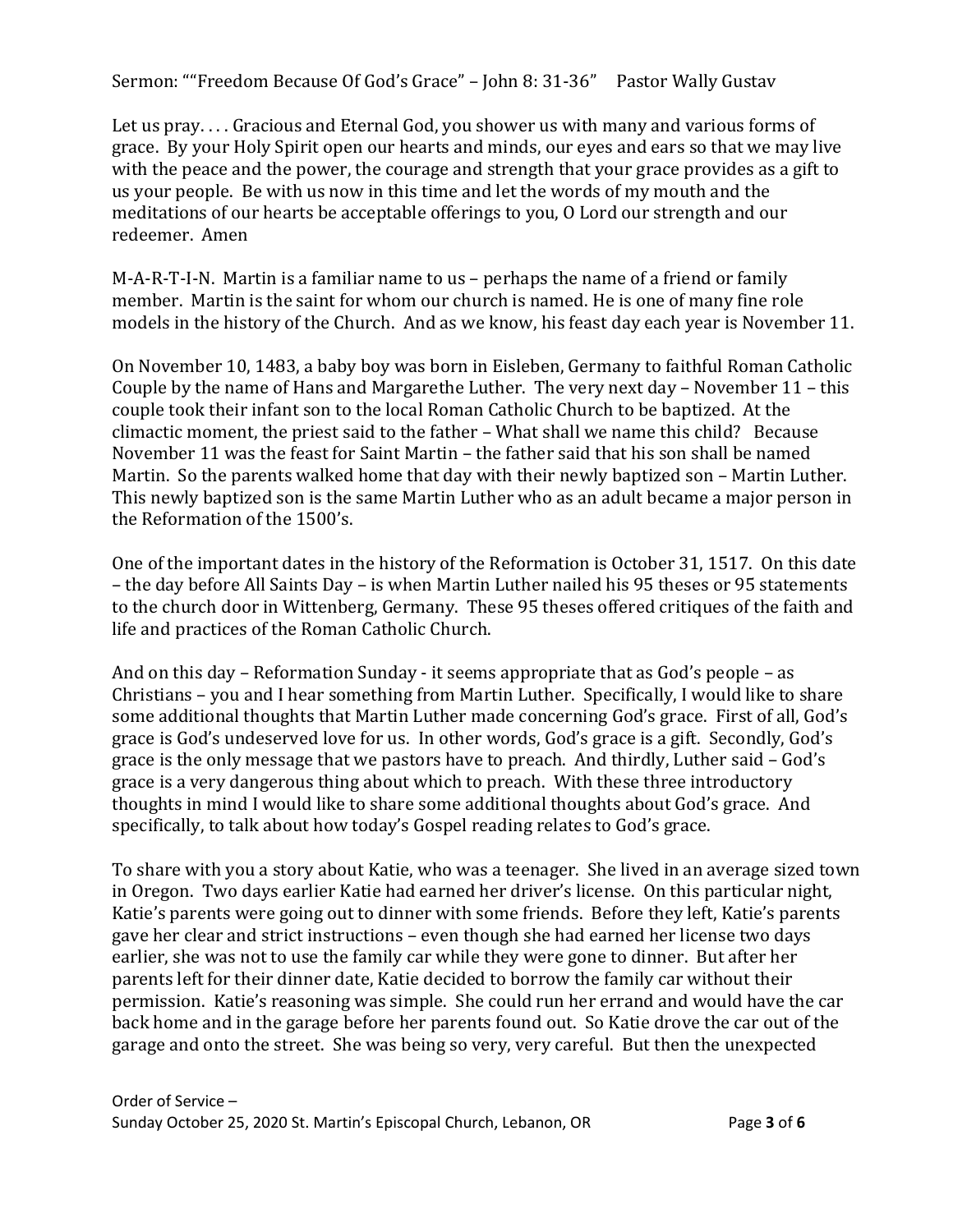happened. Katie was waiting at a red light. Suddenly, she was rear ended by a car that was going too fast.

Quickly Katie drove the car home and parked it in the garage. But what should she do? Even though it was painful, Katie decided to be honest and tell her parents the entire story. When her parents returned home, Katie told them everything. Then her father and Katie went out to the garage to examine the car. After a long – hard – silent look, Katie's father said – I am quite sure that the car insurance will cover the damages. Katie looked at her father and said – dad, dad can you ever forgive me for disobeying you. Her father replied – my daughter, I have forgiven you – therefore you can forget about it.

For the next few days, Katie continued to feel guilty about disobeying her parents. On the fifth day, she went to her father and said – Dad, if the insurance company raises the premiums because of my car accident, I am willing to get a second part time job and pay the difference. Katie's father looked at his daughter right in the eye and said – What car accident? Katie's father had forgiven his daughter. He had forgotten about his daughter's disobedience. And because Katie's father had forgiven and forgotten, Katie's disobedience was gone forever from her father's memory.

In our Gospel reading for today, Jesus says – "If you continue in my word, you are truly my disciples and you will know the truth and the truth will make you free." God's grace is God's gift to each of us. God's grace is personified in Jesus Christ makes us free. Because of Jesus Christ we are no longer prisoners to our sins – the times we have disobeyed God by our actions, our words, and our thoughts. We do not need to carry around the ball and chain called our past failures. Instead, you and I are free. We are free from the shackles and slavery of our sins.

Christ has paid the price for our sinful ways. In his explanation to the second article of the Apostles' Creed, Martin Luther clearly says, "Christ has ransomed us not with gold or silver, but with his holy precious blood and his innocent sufferings and death." Because of Christ we are free. We are free from the slavery of sin. We are free from the burden of our sins. Therefore, we live with the peace of God, which passes all understandings. Because of Jesus Christ, God has a Teflon memory. Therefore our sins are forgiven, forgotten, and gone forever.

Think for a moment about some sin or some wrong that you have committed. Perhaps that sin or that wrong still haunts you. Perhaps, it was yesterday or a year ago or ten years ago. Perhaps it was a wrong that may cause your heart to ache. Perhaps, it was a wrong that causes you to chuckle with shame or embarrassment. This sin may even cause you to fret or perhaps even to worry.

Today, Christ wants you to know the truth. And the truth will make you free. Because of God's grace that is personified in Jesus Christ, you and I are free. We are free from the slavery of our past sins. We are free from those times when we have sinned with our actions, our words, and our thoughts by what we have done and what we have left undone.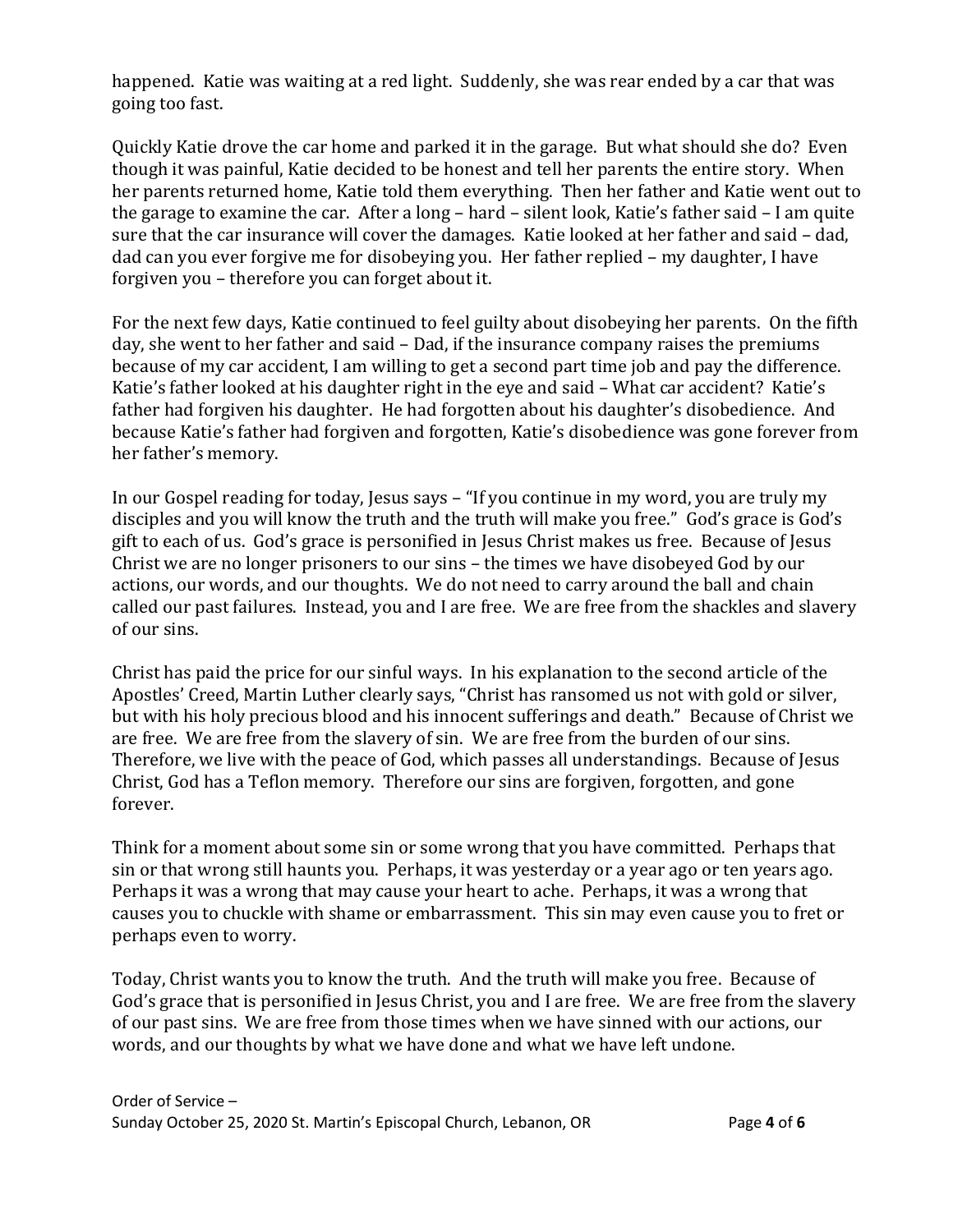And listen closely, let me be very clear – we are not free from the slavery of sin because we are good. Instead, we are free because God is good. God is good and as a gift God has given us Jesus Christ. Our sins are washed away because of the blood of Jesus Christ. Because of Jesus Christ, you and I have received a gift. We have received the entire forgiveness of all our sins. We are free. Our sins are forgiven, forgotten, and gone forever. That's the Good News we celebrate today.

God does not love us because we are good. Good things do not happen in our lives because we are good. You and I will never – and that's a long time – we will never possess enough goodness for God to love us. We will never possess enough righteousness for God to love us. Instead, God loves us to make us good – to live and love as His people. We share the love of God and if necessary, we use a few words. As God's people, we know the truth and the truth will make us free. And that's the Good News we celebrate today. In the name of the Father, and of the (+) Son, and of the Holy Spirit. *Amen*

# *"A Prayer for Leadership" by Sister Joan Chittister*

Give us, O God, leaders whose hearts are large enough to match the breadth of our own souls and give us souls strong enough to follow leaders of vision and wisdom.

- Lord in your mercy
- Hear our Prayer

In seeking a leader, let us seek more than development of ourselves— though development we hope for, more than security for our own land— though security we need, more than satisfaction for our wants— though many things we desire.

- Lord in your mercy
- Hear our Prayer

Give us the hearts to choose the leader who will work with other leaders to bring safety to the whole world.

- Lord in your mercy
- Hear our Prayer

Give us leaders who lead this nation to virtue without seeking to impose our kind of virtue on the virtue of others.

- Lord in your mercy
- Hear our Prayer

Give us a government that provides for the advancement of this country without taking resources from others to achieve it.

- <sup> $\bullet$ </sup> Lord in your mercy
- Hear our Prayer

Give us insight enough ourselves to choose as leaders those who can tell strength from power, growth from greed, leadership from dominancy, and real greatness from the trappings of grandiosity.

Order of Service – Sunday October 25, 2020 St. Martin's Episcopal Church, Lebanon, OR Page **5** of **6**